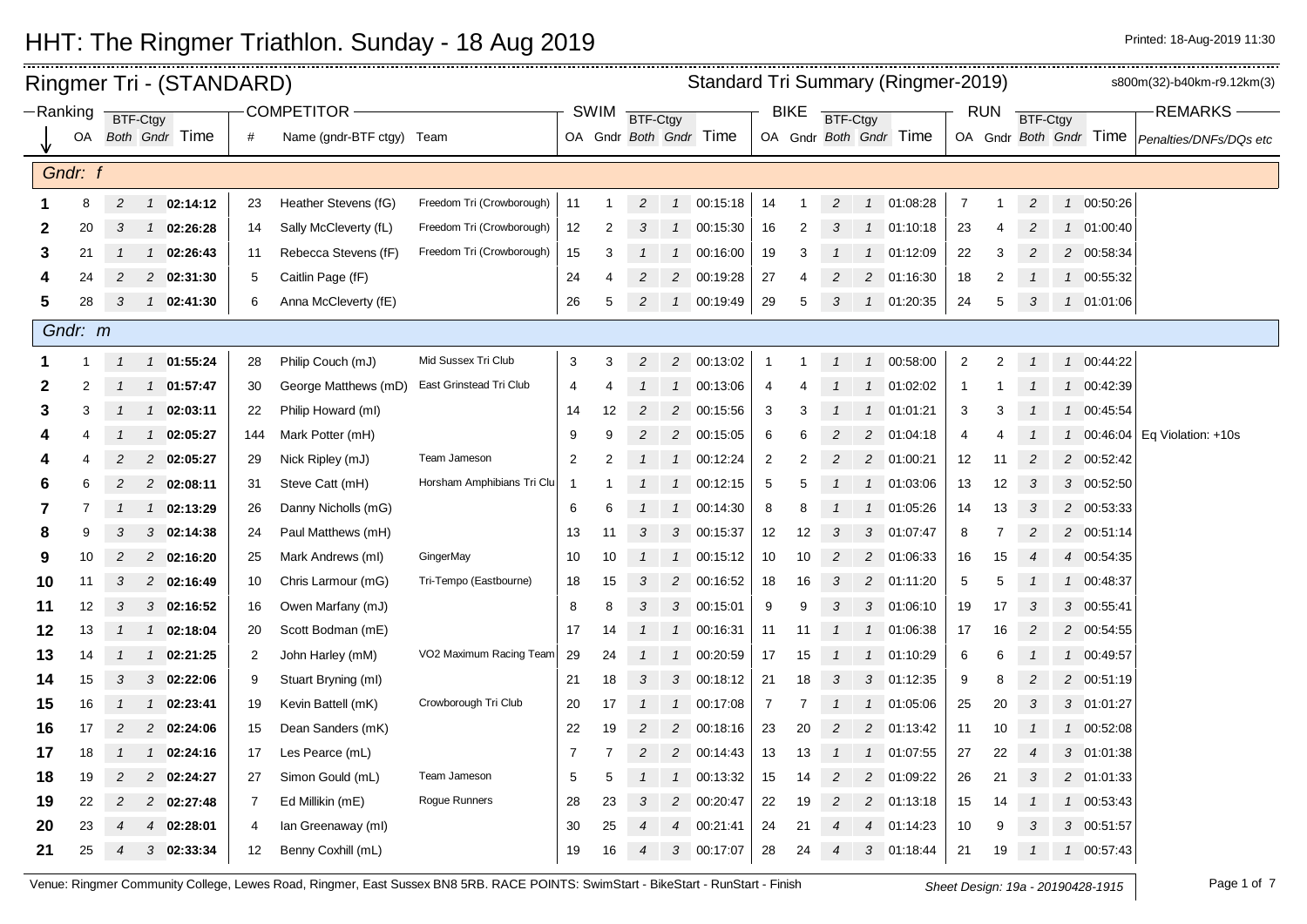| Ringmer Tri - (STANDARD)<br>COMPETITOR -<br>$-Ranking$<br><b>BTF-Ctgy</b> |         |                 |  |                               |     |                           |                               |    |             |                |                | <b>Standard Tri Summary (Ringmer-2019)</b> |    |             |                 |                |                        |    |            |                |               |                        | s800m(32)-b40km-r9.12km(3)                      |
|---------------------------------------------------------------------------|---------|-----------------|--|-------------------------------|-----|---------------------------|-------------------------------|----|-------------|----------------|----------------|--------------------------------------------|----|-------------|-----------------|----------------|------------------------|----|------------|----------------|---------------|------------------------|-------------------------------------------------|
|                                                                           |         |                 |  |                               |     |                           |                               |    | <b>SWIM</b> | BTF-Ctgy       |                |                                            |    | <b>BIKE</b> | BTF-Ctgy        |                |                        |    | <b>RUN</b> | BTF-Ctgy       |               |                        | <b>REMARKS</b>                                  |
|                                                                           | OA      |                 |  | Both Gndr Time                | #   | Name (gndr-BTF ctgy) Team |                               |    |             |                |                | OA Gndr Both Gndr Time                     |    |             |                 |                | OA Gndr Both Gndr Time |    |            |                |               | OA Gndr Both Gndr Time | Penalties/DNFs/DOs etc                          |
| 22                                                                        | 26      | $\overline{4}$  |  | 4 02:35:00                    | 18  | Peter Clarke (mJ)         | SP Tri Club                   | 25 | 21          | $\overline{4}$ |                | 4 00:19:48                                 | 20 | 17          | $\overline{4}$  |                | 4 01:12:13             | 28 | 23         | $\overline{4}$ |               | 4 01:02:59             |                                                 |
| 23                                                                        | 27      |                 |  | 4 02:39:26                    | 21  | Anthony Preece (mH)       |                               | 16 | 13          | 4              | $\overline{4}$ | 00:16:15                                   | 25 | 22          |                 | $\overline{4}$ | 01:16:18               | 29 | 24         |                |               | 4 01:06:53             |                                                 |
| 24                                                                        | 29      | 3               |  | $3$ 02:42:07                  | 3   | Kevin Andrews (mK)        |                               | 23 | 20          | $\mathbf{3}$   |                | 3 00:18:25                                 | 30 | 25          | 3               |                | 3 01:27:13             | 20 | 18         | 2              |               | 2 00:56:29             |                                                 |
| 25                                                                        | 30      | 5               |  | 502:45:59                     | 8   | Kevin Jackson (mJ)        |                               | 27 | 22          | 5              |                | 5 00:20:36                                 | 26 | 23          |                 | 5              | 01:16:22               | 30 | 25         | 5              |               | 5 01:09:01             |                                                 |
|                                                                           |         |                 |  | <b>Ringmer Tri - (Sprint)</b> |     |                           |                               |    |             |                |                | Sprt Tri Summary (Ringmer-2019)            |    |             |                 |                |                        |    |            |                |               |                        | s400m(16)-b23.5km-r6.08km(2)                    |
| $-Ranking$                                                                |         | <b>BTF-Ctgy</b> |  |                               |     | COMPETITOR-               |                               |    | SWIM        | BTF-Ctgy       |                |                                            |    | <b>BIKE</b> | <b>BTF-Ctgy</b> |                |                        |    | <b>RUN</b> | BTF-Ctgy       |               |                        | <b>REMARKS</b>                                  |
|                                                                           | OA      |                 |  | Both Gndr Time                | #   | Name (gndr-BTF ctgy) Team |                               |    |             |                |                | OA Gndr Both Gndr Time                     |    |             |                 |                | OA Gndr Both Gndr Time |    |            |                |               |                        | OA Gndr Both Gndr Time   Penalties/DNFs/DQs etc |
|                                                                           | Gndr: f |                 |  |                               |     |                           |                               |    |             |                |                |                                            |    |             |                 |                |                        |    |            |                |               |                        |                                                 |
|                                                                           | 10      | $\mathcal{I}$   |  | 1 01:27:57                    | 101 | Jessica Waterfall (fF)    |                               | 6  | 2           | $\mathcal{I}$  | $\overline{1}$ | 00:07:11                                   | 9  |             |                 | $\mathcal{I}$  | 00:44:26               | 16 | -1         | $\mathcal I$   |               | 1 00:36:20             |                                                 |
|                                                                           | 17      |                 |  | 1 01:32:16                    | 100 | Rachel Robinson (fE)      | <b>Brighton Tri Club</b>      | -4 |             |                | $\mathcal{I}$  | 00:06:54                                   | 17 |             |                 |                | 00:47:03               | 26 | 6          |                |               | 1 00:38:19             |                                                 |
|                                                                           | 19      | 4               |  | 1 01:34:27                    | 94  | Lisa Jones (fJ)           | <b>Steyning Athletic Club</b> | 11 | 3           | 2              | $\overline{1}$ | 00:08:08                                   | 20 | 3           |                 |                | 00:48:58               | 19 | 3          |                |               | 1 00:37:21             |                                                 |
|                                                                           | 23      | 4               |  | 1 01:39:53                    | 70  | Vivien Geary (fK)         | <b>Portsmouth Triathletes</b> | 42 | 17          | 5              | $\mathcal{I}$  | 00:10:12                                   | 22 |             | 3               |                | 00:49:33               | 31 | 11         |                |               | 2 00:40:08             |                                                 |
| 5                                                                         | 25      | 4               |  | 1 01:41:30                    | 146 | Helen Hyde (fl)           |                               | 14 | 4           | $\overline{4}$ | $\mathcal{I}$  | 00:08:21                                   | 23 | 5           |                 |                | 00:50:00               | 47 | 16         | 6              |               | 2 00:43:09             |                                                 |
| 6                                                                         | 26      | 5               |  | 2 01:41:46                    | 51  | Sarah Peaty (fJ)          |                               | 38 | 14          | 5              | $\overline{c}$ | 00:10:00                                   | 29 | 6           |                 | 2              | 00:51:44               | 30 | 10         |                |               | 2 00:40:02             |                                                 |
| 7                                                                         | 28      | $\overline{7}$  |  | $1$ 01:42:08                  | 69  | Kim Cross (fG)            | Kent Police Tri Club          | 30 | 11          | 8              |                | 2 00:09:34                                 | 42 | 12          | 8               | $\mathcal{I}$  | 00:55:23               | 18 | 2          | 6              |               | 1 00:37:11             |                                                 |
| 8                                                                         | 30      | 5               |  | 2 01:43:08                    | 65  | Debbie Hewitt (fK)        | Portsmouth Triathletes        | 42 | 17          | 5              | $\mathcal{I}$  | 00:10:12                                   | 37 | 9           | 8               | 3              | 00:53:32               | 27 | 7          |                | $\mathcal{I}$ | 00:39:24               |                                                 |
|                                                                           | 34      | 5               |  | 2 01:44:14                    | 87  | Helen Wakeford (fl)       |                               | 16 | 5           | 5              | 2              | 00:08:24                                   | 51 | 16          |                 | 3              | 00:58:29               | 19 | 3          |                | $\mathcal I$  | 00:37:21               |                                                 |
| 10                                                                        | 36      | 2               |  | 1 01:45:38                    | 48  | Jane Hughes (fL)          | Bridge Cafe Tri Club          | 29 | 10          | 2              |                | 1 00:09:33                                 | 50 | 15          |                 |                | 00:58:21               | 22 | 5          |                |               | 1 00:37:44             |                                                 |
| 11                                                                        | 39      | 7               |  | 3 01:46:29                    | 79  | Sharon Wheeler (fK)       | Freedom Tri (Crowborough)     | 47 | 20          | 8              | 3              | 00:10:45                                   | 34 | 8           |                 | 2              | 00:52:36               | 46 | 15         | 8              |               | 3 00:43:08             |                                                 |
| 12                                                                        | 40      | $\overline{c}$  |  | 2 01:46:32                    | 77  | Anastasiya Khomutova (    | Tri-Tempo (Eastbourne)        | 20 | 7           | 3              | $\mathcal{S}$  | 00:08:57                                   | 40 | 11          |                 | 4              | 00:55:02               | 43 | 13         | 4              |               | 3 00:42:33             |                                                 |
| 13                                                                        | 42      |                 |  | 3 01:49:05                    | 66  | Shabina Ahmad (fF)        |                               | 48 | 21          | $\overline{7}$ | 6              | 00:10:55                                   | 30 |             |                 | 2              | 00:52:15               | 51 | 19         | 5              |               | 4 00:45:55             |                                                 |
| 14                                                                        | 46      | 9               |  | 2 01:51:53                    | 57  | Suzanne Daley (fG)        |                               | 24 | 8           | $\overline{7}$ | $\mathcal{I}$  | 00:09:25                                   | 53 | 18          | 9               | $\overline{c}$ | 00:59:21               | 45 | 14         | 10             |               | 3 00:43:07             |                                                 |
| 15                                                                        | 48      | 5               |  | 4 01:52:38                    | 62  | Rosamund Stell (fF)       |                               | 39 | 15          | 6              | 5              | 00:10:05                                   | 39 | 10          | 3               | 3              | 00:54:54               | 53 | 20         | 6              |               | 5 00:47:39             |                                                 |
| 16                                                                        | 49      | 5               |  | 2 01:53:17                    | 41  | Christine Gibbons (fL)    | <b>Brighton Tri Club</b>      | 40 | 16          | 3              | $\overline{c}$ | 00:10:08                                   | 52 | 17          | 5               | $\mathfrak{p}$ | 00:58:48               | 49 | 17         | 5              |               | 2 00:44:21             |                                                 |
| 17                                                                        | 52      | 6               |  | 501:55:33                     | 78  | Celia Pacheco-Moreno (    |                               | 18 | 6           |                | 2              | 00:08:42                                   | 48 | 14          | 6               | $\overline{5}$ | 00:57:35               | 54 | 21         | 7              |               | 6 00:49:16             |                                                 |
| 18                                                                        | 53      | 10              |  | $3$ 01:55:50                  | 56  | Shona Lyons (fG)          |                               | 34 | 12          | 9              | $\mathcal{S}$  | 00:09:56                                   | 55 | 19          | 10              | 3              | 01:00:56               | 50 | 18         | 11             |               | 4 00:44:58             |                                                 |
| 19                                                                        | 54      | 3               |  | 2 01:56:16                    | 49  | Stef Mullins (fE)         |                               | 36 | 13          | 3              | 2              | 00:09:58                                   | 58 | 21          | 3               | 2              | 01:04:31               | 40 | 12         | 3              |               | 2 00:41:47             |                                                 |
| 20                                                                        | 55      | $\overline{7}$  |  | 6 01:56:46                    | 38  | Louisa Tucker (fF)        |                               | 25 | 9           | $\overline{4}$ | $\overline{4}$ | 00:09:27                                   | 61 | 24          | 8               | 6              | 01:07:29               | 28 | 8          | 2              |               | 2 00:39:50             |                                                 |

Venue: Ringmer Community College, Lewes Road, Ringmer, East Sussex BN8 5RB. RACE POINTS: SwimStart - BikeStart - RunStart - Finish Sheet Design: 19a - 20190428-1915 Page 2 of 7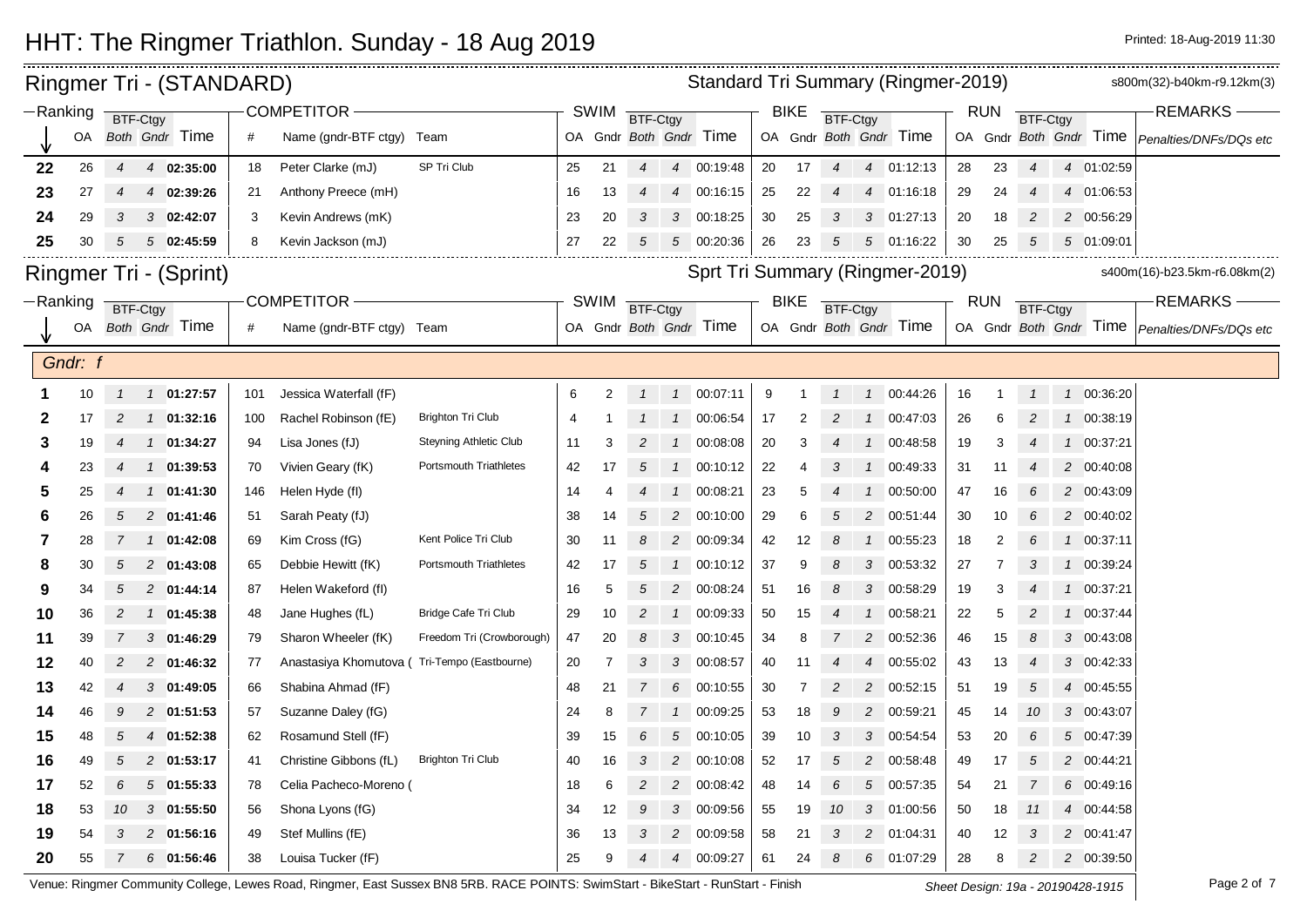|    |                                              |                         |               | Ringmer Tri - (Sprint)   |          |                                        |                             |                          |          |                |                   |                        |                          |          |                |                                  | Sprt Tri Summary (Ringmer-2019) |                |          |                |                |                                                                                          | s400m(16)-b23.5km-r6.08km(2) |
|----|----------------------------------------------|-------------------------|---------------|--------------------------|----------|----------------------------------------|-----------------------------|--------------------------|----------|----------------|-------------------|------------------------|--------------------------|----------|----------------|----------------------------------|---------------------------------|----------------|----------|----------------|----------------|------------------------------------------------------------------------------------------|------------------------------|
|    | -Ranking<br>BTF-Ctgy<br>Both Gndr Time<br>OA |                         |               | <b>COMPETITOR</b>        |          |                                        | <b>SWIM</b>                 | <b>BTF-Ctgy</b>          |          |                |                   | <b>BIKE</b>            | <b>BTF-Ctgy</b>          |          |                |                                  | <b>RUN</b>                      | BTF-Ctgy       |          |                | <b>REMARKS</b> |                                                                                          |                              |
|    |                                              |                         |               |                          | #        | Name (gndr-BTF ctgy) Team              |                             |                          |          |                |                   | OA Gndr Both Gndr Time |                          |          |                |                                  | OA Gndr Both Gndr Time          |                |          |                |                | OA Gndr Both Gndr Time                                                                   | Penalties/DNFs/DQs etc       |
| 21 | 56                                           | 11                      |               | 4 01:57:26               | 37       | Ruth Deacon (fG)                       |                             | 50                       | 22       | 10             | $\overline{4}$    | 00:11:02               | 60                       | 23       | 12             |                                  | 5 01:06:34                      | 28             | 8        | $\overline{7}$ |                | 2 00:39:50                                                                               |                              |
| 22 | 57                                           | 8                       |               | $3$ 02:00:24             | 46       | Paula Jackson (fl)                     |                             | 60                       | 24       | 8              | $\mathcal{S}$     | 00:13:02               | 45                       | 13       | $\overline{7}$ | 2                                | 00:56:36                        | 57             | 23       | $\overline{7}$ |                | 3 00:50:46                                                                               |                              |
| 23 | 58                                           | 12 <sup>2</sup>         |               | $5\quad 02:04:41$        | 53       | Amy Hope (fG)                          | Tri-Tempo (Eastbourne)      | 58                       | 23       | 12             | $5\overline{)}$   | 00:12:45               | 56                       | 20       | 11             | $\overline{4}$                   | 01:01:18                        | 56             | 22       | 12             |                | 5 00:50:38                                                                               |                              |
| 24 | 60                                           | $\overline{7}$          |               | 3 02:09:54               | 50       | Carol Briggs (fJ)                      |                             | 46                       | 19       | 6              | 3 <sup>1</sup>    | 00:10:42               | 59                       | 22       |                | 3                                | 01:06:21                        | 59             | 24       | 7              |                | 3 00:52:51                                                                               |                              |
|    |                                              | $\sigma_{\rm{max}}=0.5$ |               |                          | 147      | Sue Beck (fJ)                          |                             | $\overline{\phantom{a}}$ |          |                | $\sim$            | 00:09:19               | $\overline{\phantom{a}}$ |          |                | $\sim$                           | 01:16:01                        |                |          | $\sim$         |                | $\mathcal{L}_{\text{max}}$ and $\mathcal{L}_{\text{max}}$ and $\mathcal{L}_{\text{max}}$ | [NF]                         |
|    | Gndr: m                                      |                         |               |                          |          |                                        |                             |                          |          |                |                   |                        |                          |          |                |                                  |                                 |                |          |                |                |                                                                                          |                              |
|    |                                              | $\mathcal{I}$           |               | 1 01:15:54               | 102      | James Cox (ml)                         | Freedom Tri (Crowborough)   | $\sqrt{5}$               | 4        | $\mathcal{I}$  | $\mathcal{I}$     | 00:07:04               | $\overline{c}$           | 2        |                | $\mathcal{I}$                    | 00:40:59                        | $\mathbf{1}$   | -1       |                |                | 1 00:27:51                                                                               |                              |
| 2  |                                              |                         |               | 1 01:18:34               | 104      | Danny Turnock (mG)                     | Crowborough Tri Club        | $\overline{1}$           |          |                | $\mathbf{1}$      | 00:06:06               | $\overline{1}$           |          |                | $\mathbf{1}$                     | 00:40:47                        | $\overline{2}$ | 2        |                |                | 1 00:31:41                                                                               |                              |
| 3  | 3                                            | $\overline{c}$          |               | 2 01:23:00               | 85       | Neal Marrin (ml)                       |                             | 23                       | 16       | 6              | $\overline{4}$    | 00:09:08               | 3                        | 3        | $\overline{2}$ | 2                                | 00:41:07                        | 4              | 4        | 2              |                | 2 00:32:45                                                                               |                              |
|    |                                              | 3                       |               | $3$ 01:24:16             | 98       | Nathan Hunter (ml)                     | Tri-Tempo (Eastbourne)      | 10                       | 8        | $\overline{2}$ | $\overline{c}$    | 00:07:42               | 5                        | 5        | 3              | 3                                | 00:43:09                        | 5              | 5        | 3              |                | 3 00:33:25                                                                               |                              |
| 5  | 5                                            | $\overline{c}$          |               | 2 01:24:32               | 103      | Stuart Bennett (mG)                    |                             | 3                        | 3        | 3              |                   | 3 00:06:32             | 11                       | 10       | 2              | 2                                | 00:44:31                        | 6              | 6        | 3              |                | 3 00:33:29                                                                               |                              |
| 6  | 6                                            |                         |               | 1 01:25:21               | 91       | Philip Long (mJ)                       | Tri-Tempo (Eastbourne)      | 13                       | 10       | 3              | 2                 | 00:08:16               | 4                        |          |                |                                  | 00:41:53                        | 12             | 12       | 3              |                | 3 00:35:12                                                                               |                              |
|    | 6                                            | 3                       |               | $3$ 01:25:21             | 97       | Adrian Stell (mG)                      |                             | 8                        |          | 4              | $\overline{4}$    | 00:07:30               | 14                       | 13       | 3              | 3                                | 00:45:57                        | 3              | 3        | 2              |                | 2 00:31:54                                                                               |                              |
|    |                                              | 2                       |               | 2 01:26:20               | 96       | Roland Harrington (mJ)                 | Brighton Phoenix AC & Tri   | 7                        |          |                | $\mathcal{I}$     | 00:07:28               | 10                       | 9        | 3              | 3                                | 00:44:28                        | 8              | 8        |                |                | 1 00:34:24                                                                               |                              |
| 9  | 9                                            | 3                       |               | $3$ 01:27:19             | 92       | Matt Daly (mJ)                         | Tri-Tempo (Eastbourne)      | 15                       | 11       | $\overline{4}$ | 3                 | 00:08:22               | 8                        | 8        | $\overline{2}$ | 2                                | 00:44:22                        | 10             | 10       | 2              |                | 2 00:34:35                                                                               |                              |
| 10 | 11                                           | $\overline{4}$          |               | 4 01:28:23               | 95       | Tom Dallman (mG)                       |                             | 9                        | 7        | 5              | $\sqrt{5}$        | 00:07:35               | 18                       | 16       | 5              | 5                                | 00:47:14                        | 7              | 7        | $\overline{4}$ |                | 4 00:33:34                                                                               |                              |
| 11 | 12                                           | -1                      |               | 1 01:28:34               | 71       | Terry Puttock (mK)                     | <b>Brighton Multisports</b> | 32                       | 21       | 3              | 3                 | 00:09:38               | 6                        | 6        |                | $\mathcal I$                     | 00:43:26                        | 13             | 13       |                |                | 1 00:35:30                                                                               |                              |
| 12 | 13                                           | $\mathcal I$            |               | 1 01:28:54               | 90       | Alex Harris (mD)                       |                             | 26                       | 17       | $\mathcal{I}$  | $\mathcal{I}$     | 00:09:30               | 12                       | -11      |                | $\mathcal{I}$                    | 00:44:59                        | 9              | 9        |                |                | 1 00:34:25                                                                               |                              |
| 13 | 14                                           | 5                       |               | 501:29:19                | 99       | lain Watson (mG)                       |                             | $\overline{2}$           | 2        | $\overline{c}$ | $\overline{c}$    | 00:06:28               | 15                       |          |                | $\overline{4}$                   | 00:46:10                        | 17             | 16       | 5              |                | 5 00:36:41                                                                               |                              |
| 14 | 15                                           |                         |               | 1 01:30:51               | 54       | Kevin Burton (mL)                      | Tri-Tempo (Eastbourne)      | 51                       | 29       | $\overline{4}$ | $\overline{c}$    | 00:11:20               | $\overline{7}$           |          |                |                                  | 00:43:29                        | 15             | 15       |                | $\mathcal{I}$  | 00:36:02                                                                                 |                              |
| 15 | 16                                           | $\overline{1}$          |               | $1 \quad 01:31:00$       | 59       | George Oates (mE)                      |                             | 31                       | 20       | $\overline{2}$ |                   | 1 00:09:36             | 13                       | 12       |                | $\mathbf{1}$                     | 00:45:48                        | 14             | 14       |                |                | 1 00:35:36                                                                               |                              |
| 16 | 18                                           | $\overline{1}$          | $\mathcal{I}$ | 01:34:13                 | 84       | Gavin Thompson (mH)                    |                             | 40                       | 25       | 3              | 3                 | 00:10:08               | 21                       | 18       |                |                                  | 00:49:30                        | 10             | 10       |                | $\mathcal{I}$  | 00:34:35                                                                                 |                              |
| 17 | 20                                           | $\overline{c}$          |               | 2 01:36:57               | 75       | Andy Packham (mK)                      |                             | 26                       | 17       | $\overline{2}$ | $\overline{c}$    | 00:09:30               | 16                       | 15       | $\mathcal{P}$  | $\overline{2}$                   | 00:46:18                        | 36             | 25       | 6              | $\overline{4}$ | 00:41:09                                                                                 |                              |
| 18 | 21                                           | $\overline{c}$          |               | 2 01:37:17               | 83       | Jon Beedell (mH)                       |                             | 21                       | 14       |                |                   | 1 00:08:58             | 26                       | 21       | $\overline{2}$ | 2                                | 00:50:54                        | 21             | 17       | 2              |                | 2 00:37:25                                                                               |                              |
| 19 | 22                                           | 3                       |               | 3 01:39:30               | 52       | Nicholas Bowdery (mK)                  | <b>Brighton Tri Club</b>    | 37                       | 24       | $\overline{4}$ | 4                 | 00:09:59               | 28                       | 23       | 5              | $\overline{4}$<br>$\overline{7}$ | 00:51:32                        | 23             | 18       | 2              |                | 2 00:37:59                                                                               |                              |
| 20 | 24<br>27                                     | 6                       |               | 6 01:40:32<br>1 01:41:59 | 88<br>45 | Mark Stevenson (mG)<br>Nick Farey (mM) | Tri-Tempo (Eastbourne)      | 17<br>52                 | 12<br>30 | 6              | 6<br>$\mathbf{1}$ | 00:08:32<br>00:11:21   | 27<br>35                 | 22<br>27 |                |                                  | 00:51:24<br>00:52:39            | 34<br>23       | 23<br>18 | 8              |                | 6 00:40:36<br>1 00:37:59                                                                 |                              |
| 21 | 29                                           | 8                       |               | 7 01:42:56               |          | Antony Cromb (mG)                      |                             | 57                       | 35       | 11             |                   | 7 00:12:43             | 19                       | 17       | 6              | 6                                | 00:48:49                        | 38             | 27       | 9              |                | 7 00:41:24                                                                               |                              |
| 22 |                                              |                         |               |                          | 63       |                                        |                             |                          |          |                |                   |                        |                          |          |                |                                  |                                 |                |          |                |                |                                                                                          |                              |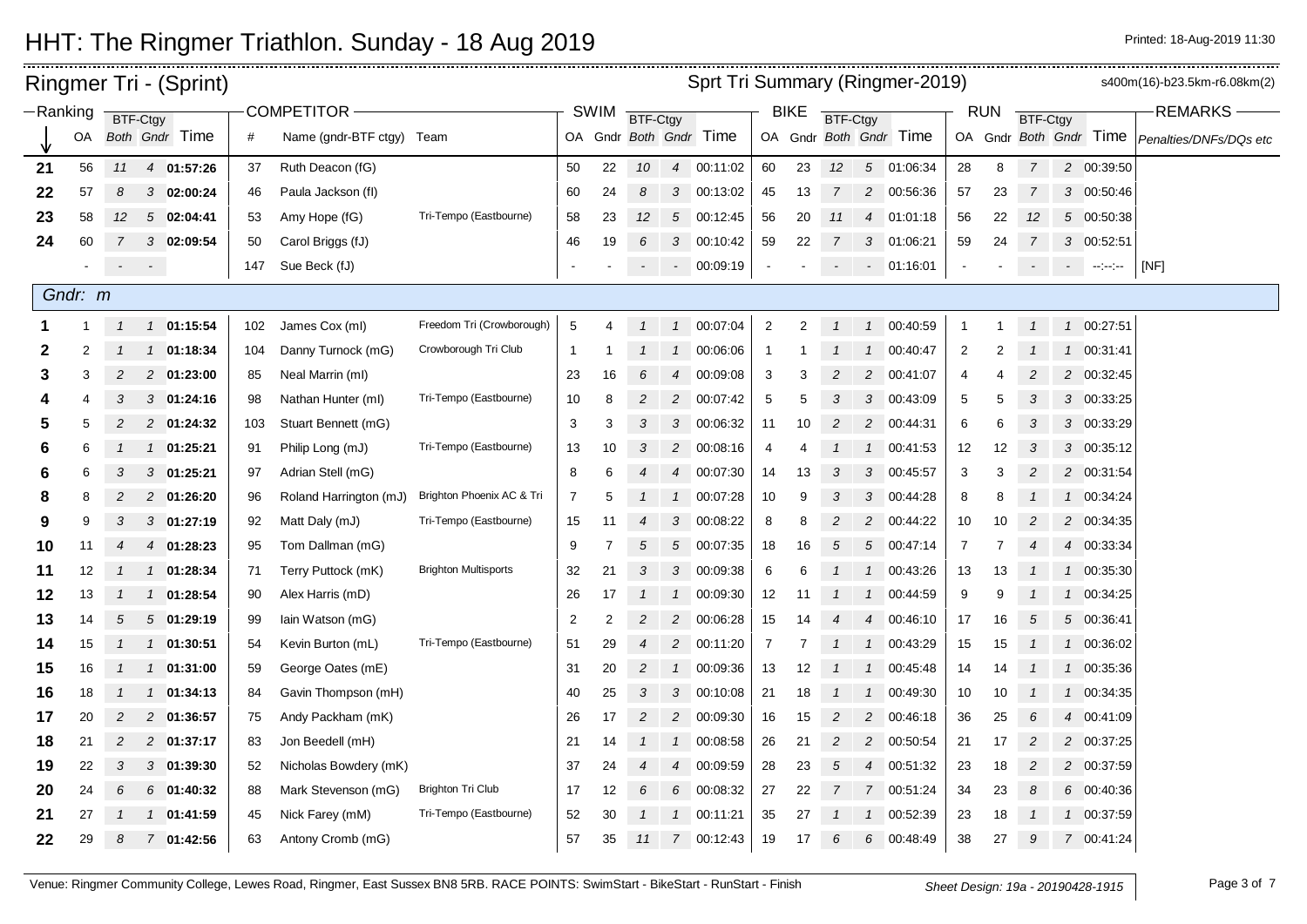| Sprt Tri Summary (Ringmer-2019)<br><b>Ringmer Tri - (Sprint)</b><br>-Ranking<br>COMPETITOR-<br><b>SWIM</b><br><b>BIKE</b><br><b>RUN</b> |         |                |                              |     |                                               |                             |    |             |                 |                |                                                                                       |    |             | s400m(16)-b23.5km-r6.08km(2) |                |                                                                                                                                                         |                |            |                 |               |                        |                                                 |
|-----------------------------------------------------------------------------------------------------------------------------------------|---------|----------------|------------------------------|-----|-----------------------------------------------|-----------------------------|----|-------------|-----------------|----------------|---------------------------------------------------------------------------------------|----|-------------|------------------------------|----------------|---------------------------------------------------------------------------------------------------------------------------------------------------------|----------------|------------|-----------------|---------------|------------------------|-------------------------------------------------|
|                                                                                                                                         |         |                | <b>BTF-Ctgy</b>              |     |                                               |                             |    |             | <b>BTF-Ctgy</b> |                |                                                                                       |    |             | <b>BTF-Ctgy</b>              |                |                                                                                                                                                         |                |            | <b>BTF-Ctgy</b> |               |                        | <b>REMARKS</b>                                  |
|                                                                                                                                         | OA      |                | Both Gndr Time               | #   | Name (gndr-BTF ctgy) Team                     |                             |    |             |                 |                | OA Gndr Both Gndr Time                                                                |    |             |                              |                | OA Gndr Both Gndr Time                                                                                                                                  |                |            |                 |               | OA Gndr Both Gndr Time | Penalties/DNFs/DQs etc                          |
| 23                                                                                                                                      | 31      | 6              | 4 01:43:13                   | 43  | Mark Linn (mJ)                                |                             | 56 | 34          | $7^{\circ}$     |                | 4 00:12:39                                                                            | 31 | 24          | 6                            | $\overline{4}$ | 00:52:20                                                                                                                                                | 25             | 20         | 5               |               | 4 00:38:14             |                                                 |
| 24                                                                                                                                      | 32      |                | 01:43:44<br>$\mathcal{I}$    | 42  | Paul Parkin (mN)                              |                             | 59 | 36          | $\mathcal{I}$   |                | 1 00:12:48                                                                            | 24 | 19          |                              | $\mathcal I$   | 00:50:39                                                                                                                                                | 33             | 22         | $\overline{1}$  |               | 1 00:40:17             |                                                 |
| 25                                                                                                                                      | 33      | 3              | $3$ 01:43:51                 | 76  | Nigel Mullins (mH)                            |                             | 22 | 15          | 2               |                | 2 00:09:06                                                                            | 38 | 29          | 3                            | 3              | 00:53:36                                                                                                                                                | 36             | 25         | 3               |               | 3 00:41:09             |                                                 |
| 26                                                                                                                                      | 35      | 6              | 4 01:45:03                   | 82  | Jon Waite (ml)                                |                             | 12 | 9           | 3               |                | 3 00:08:13                                                                            | 41 | 30          | 6                            | 5              | 00:55:10                                                                                                                                                | 39             | 28         | 5               |               | 4 00:41:40             |                                                 |
| 27                                                                                                                                      | 36      | 2              | 2 01:45:38                   | 86  | Malcolm Clarke (mL)                           | Crowborough Tri Club        | 26 | 17          | $\mathcal{I}$   |                | 1 00:09:30                                                                            | 33 | 26          | 2                            | $\overline{2}$ | 00:52:28                                                                                                                                                | 48             | 32         | $\overline{4}$  |               | 3 00:43:40             |                                                 |
| 28                                                                                                                                      | 38      | 6              | 4 01:46:09                   | 58  | Peter Oates (mK)                              |                             | 54 | 32          | 10              |                | 7 00:11:58                                                                            | 32 | 25          | 6                            | $\sqrt{5}$     | 00:52:21                                                                                                                                                | 41             | 29         | 7               |               | 5 00:41:50             |                                                 |
| 29                                                                                                                                      | 41      | 3              | 1 01:47:42                   | 60  | Robert Patterson (mF)                         |                             | 34 | 23          | 5               | $\mathcal{I}$  | 00:09:56                                                                              | 47 | 34          | 5                            |                | 00:57:07                                                                                                                                                | 35             | 24         | 3               |               | 1 00:40:39             |                                                 |
| 30                                                                                                                                      | 43      |                | 4 01:49:42                   | 40  | Damien Campbell (mH)                          | Hampstead Triathlon Club    | 45 | 27          |                 |                | 4 00:10:35                                                                            | 46 | 33          |                              | $\overline{4}$ | 00:56:55                                                                                                                                                | 42             | 30         | $\overline{4}$  |               | 4 00:42:12             |                                                 |
| 31                                                                                                                                      | 44      | 8              | 501:49:51                    | 55  | Christopher Nye (mK)                          |                             | 53 | 31          | 9               | 6              | 00:11:23                                                                              | 49 | 35          | 10                           | $\overline{7}$ | 00:58:12                                                                                                                                                | 32             | 21         | 5               |               | 3 00:40:16             |                                                 |
| 32                                                                                                                                      | 45      | $\overline{4}$ | 301:50:33                    | 47  | David Hoy (mL)                                |                             | 55 | 33          | 5               | $\mathcal{S}$  | 00:12:02                                                                              | 43 | 31          | 3                            | 3              | 00:55:38                                                                                                                                                | 44             | 31         | 3               |               | 2 00:42:53             |                                                 |
| 33                                                                                                                                      | 47      | S              | 6 01:52:36                   | 73  | Nicholas Thorpe-Beesto Tri-Tempo (Eastbourne) |                             | 19 | 13          | $\mathcal{I}$   |                | 1 00:08:50                                                                            | 24 | 19          |                              | 3              | 00:50:39                                                                                                                                                | 60             | 36         | 10              |               | 7 00:53:07             |                                                 |
| 34                                                                                                                                      | 50      | 10             | 7 01:53:38                   | 81  | Pete Van Dongen (mK) Ocean Lake Tri Club      |                             | 44 | 26          | 7               | $\sqrt{5}$     | 00:10:26                                                                              | 44 | 32          | 9                            | 6              | 00:56:08                                                                                                                                                | 52             | 33         | 9               |               | 6 00:47:04             |                                                 |
| 35                                                                                                                                      | 51      | 7              | 501:55:10                    | 68  | Craig Gabell (ml)                             | Mid Sussex Tri Club         | 33 | 22          | 7               | $\sqrt{5}$     | 00:09:43                                                                              | 36 | 28          | 5                            | $\overline{4}$ | 00:53:14                                                                                                                                                | 58             | 35         | 8               |               | 5 00:52:13             |                                                 |
| 36                                                                                                                                      | 59      |                | 2 02:05:11                   | 80  | Stephen Cromb (mF)                            |                             | 49 | 28          | 8               | $\overline{c}$ | 00:10:57                                                                              | 57 | 37          |                              | $\overline{2}$ | 01:03:42                                                                                                                                                | 55             | 34         | 8               |               | 2 00:50:32             |                                                 |
| 37                                                                                                                                      | 61      |                | 6 02:10:44                   | 64  | Patrick Henshaw (ml)                          |                             | 61 | 37          | 9               | 6              | 00:13:25                                                                              | 54 | 36          |                              | 6              | 00:59:41                                                                                                                                                | 61             | 37         | 9               |               | 6 00:57:38             |                                                 |
| 0                                                                                                                                       |         |                | 00:00:00<br>$\sim$           | 72  | Paul Hewitt (mK)                              |                             |    |             |                 |                | $\frac{1}{2} \left( \frac{1}{2} \right)$ and $\frac{1}{2} \left( \frac{1}{2} \right)$ |    |             |                              |                | $\begin{aligned} \mathcal{L}_{\mathcal{F}}(\mathcal{L}_{\mathcal{F}}) = \frac{1}{2} \mathcal{L}_{\mathcal{F}}(\mathcal{L}_{\mathcal{F}}) \end{aligned}$ |                |            |                 |               | $-2 - 2 - 2 - 1$       |                                                 |
|                                                                                                                                         |         |                | Ringmer Tri - (S/Sprint)     |     |                                               |                             |    |             |                 |                |                                                                                       |    |             |                              |                | S/Sprint Tri Summary (Ringmer-2019)                                                                                                                     |                |            |                 |               |                        | s200m(8)-b15km-r3.04km(1)                       |
| -Ranking                                                                                                                                |         |                |                              |     | COMPETITOR -                                  |                             |    | <b>SWIM</b> |                 |                |                                                                                       |    | <b>BIKE</b> |                              |                |                                                                                                                                                         |                | <b>RUN</b> |                 |               |                        | <b>REMARKS</b>                                  |
|                                                                                                                                         | OA      |                | BTF-Ctgy<br>Both Gndr Time   | #   | Name (gndr-BTF ctgy) Team                     |                             |    |             | BTF-Ctgy        |                | OA Gndr Both Gndr Time                                                                |    |             | <b>BTF-Ctgy</b>              |                | OA Gndr Both Gndr Time                                                                                                                                  |                |            | <b>BTF-Ctgy</b> |               |                        | OA Gndr Both Gndr Time   Penalties/DNFs/DQs etc |
|                                                                                                                                         |         |                |                              |     |                                               |                             |    |             |                 |                |                                                                                       |    |             |                              |                |                                                                                                                                                         |                |            |                 |               |                        |                                                 |
|                                                                                                                                         | Gndr: f |                |                              |     |                                               |                             |    |             |                 |                |                                                                                       |    |             |                              |                |                                                                                                                                                         |                |            |                 |               |                        |                                                 |
|                                                                                                                                         | 5       | $\mathbf{1}$   | 1 00:52:31                   | 110 | Renata Fialho (fH)                            | Horsham Tri Club            | 3  |             | $\mathcal{I}$   |                | 1 00:04:12                                                                            | 5  |             |                              | $\overline{1}$ | 00:29:43                                                                                                                                                | 4              |            |                 |               | 1 00:18:36             |                                                 |
| 2                                                                                                                                       | 6       |                | 1 00:57:18                   | 114 | Helen Brown (fJ)                              | Bridge Cafe Tri Club        | 14 | 9           |                 |                | 1 00:05:54                                                                            | 9  |             |                              | $\overline{1}$ | 00:32:06                                                                                                                                                | 5              |            |                 |               | 1 00:19:18             |                                                 |
| 3                                                                                                                                       | 9       | 3              | $1$ 00:59:23                 | 126 | Josephine Smith (fl)                          | Freedom Tri (Crowborough)   | 17 | 11          | 3               |                | 1 00:06:22                                                                            | 8  | 3           | 3                            | $\overline{1}$ | 00:31:34                                                                                                                                                | 11             | 5          | 3               |               | 1 00:21:27             |                                                 |
|                                                                                                                                         | 10      |                | 01:00:10<br>$\left  \right $ | 107 | Amy Dunn (fE)                                 |                             | 4  | 2           |                 | $\overline{1}$ | 00:04:16                                                                              | 16 | 9           |                              |                | 00:36:28                                                                                                                                                | $\overline{7}$ | 3          |                 | $\mathcal{I}$ | 00:19:26               |                                                 |
| 5                                                                                                                                       | 11      | 2              | 2 01:00:59                   | 124 | Sarah Smith (fH)                              |                             | 8  |             |                 | $\overline{2}$ | 00:04:34                                                                              | 14 | 8           |                              | $\overline{2}$ | 00:35:04                                                                                                                                                | 10             |            |                 |               | 2 00:21:21             |                                                 |
| 6                                                                                                                                       | 12      | 2              | 2 01:01:51                   | 121 | Justina Ewer (fJ)                             |                             | 15 | 10          |                 |                | 2 00:06:03                                                                            | 11 | 5           |                              | $\overline{c}$ | 00:34:05                                                                                                                                                | 12             | 6          | $\overline{c}$  |               | 2 00:21:43             |                                                 |
| 7                                                                                                                                       | 13      |                | 01:02:19<br>$\mathcal{I}$    | 115 | Millie Yeend (fD)                             |                             | 5  | 3           |                 | $\mathcal{I}$  | 00:04:21                                                                              | 12 | 6           |                              |                | 00:34:21                                                                                                                                                | 13             |            |                 |               | 1 00:23:37             |                                                 |
| 8                                                                                                                                       | 14      | 2              | 01:03:29<br>$\mathcal{I}$    | 109 | Valerie Barnes (fL)                           | <b>Brighton Multisports</b> | 9  | 5           |                 | $\mathcal{I}$  | 00:04:38                                                                              | 6  | 2           |                              | $\mathbf{1}$   | 00:30:49                                                                                                                                                | 18             | 11         | 3               |               | 2 00:28:02             |                                                 |

Venue: Ringmer Community College, Lewes Road, Ringmer, East Sussex BN8 5RB. RACE POINTS: SwimStart - BikeStart - RunStart - Finish Sheet Design: 19a - 20190428-1915 Page 4 of 7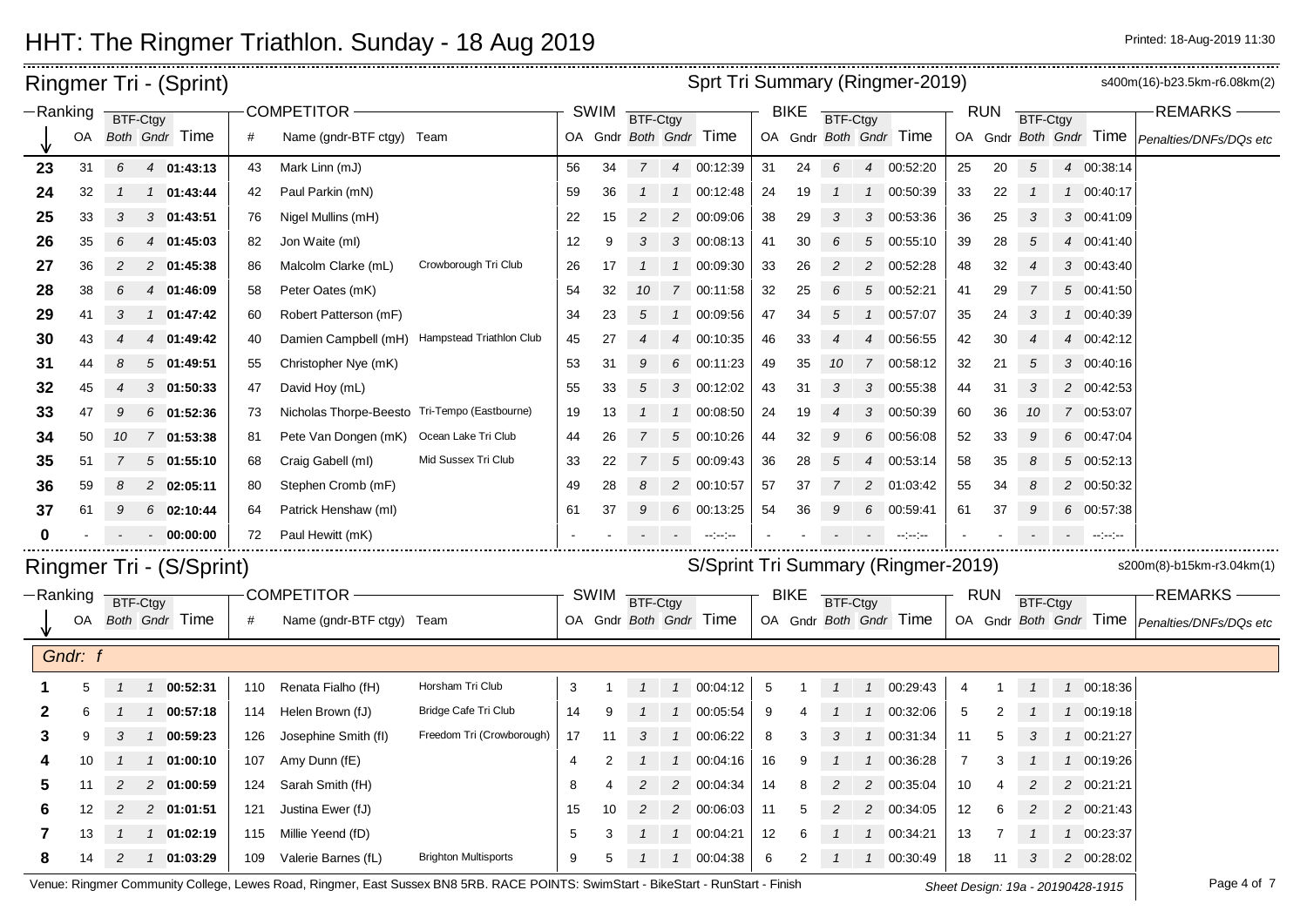|            |          |               | Ringmer Tri - (S/Sprint)         |     |                           |                        | S/Sprint Tri Summary (Ringmer-2019) |                   |                |                |                            |                 |                |          |                |                                |                | s200m(8)-b15km-r3.04km(1) |                 |                                    |                                                 |
|------------|----------|---------------|----------------------------------|-----|---------------------------|------------------------|-------------------------------------|-------------------|----------------|----------------|----------------------------|-----------------|----------------|----------|----------------|--------------------------------|----------------|---------------------------|-----------------|------------------------------------|-------------------------------------------------|
| $-Ranking$ |          |               | BTF-Ctgy                         |     | COMPETITOR -              |                        |                                     | SWIM              | BTF-Ctgy       |                |                            |                 | <b>BIKE</b>    | BTF-Ctgy |                |                                |                | <b>RUN</b>                | BTF-Ctgy        |                                    | <b>REMARKS</b>                                  |
|            | OA       |               | <b>Both Gndr Time</b>            | #   | Name (gndr-BTF ctgy) Team |                        |                                     |                   |                |                | OA Gndr Both Gndr Time     |                 |                |          |                | OA Gndr Both Gndr Time         |                |                           |                 |                                    | OA Gndr Both Gndr Time Penalties/DNFs/DQs etc   |
| 9          | 15       | $3^{\circ}$   | 2 01:04:39                       | 119 | Judith Pyett (fL)         |                        | 13                                  | 8                 | $\overline{2}$ |                | 2 00:05:34                 | 13              | 7              | 3        |                | 2 00:34:53                     | 14             | 8                         | $\overline{c}$  | 1 00:24:12                         |                                                 |
| 10         | 17       | $\mathcal{I}$ | $1$ 01:12:33                     | 145 | Faye Pearson (fC)         |                        | 12                                  | 7                 |                | $\overline{1}$ | 00:05:20                   | 17              | 10             |          |                | 1 00:37:33                     | 19             | 12                        |                 | 1 00:29:40                         |                                                 |
| 11         | 18       | 3             | 301:16:02                        | 106 | Clare Hunt (fH)           |                        | 11                                  | 6                 | 3              | 3              | 00:04:57                   | 19              | 12             | 3        | 3              | 00:46:17                       | 15             | 9                         |                 | 3 00:24:48                         |                                                 |
| 12         | 19       | 2             | 1 01:20:33                       | 122 | Sharon Borrett (fK)       |                        | 20                                  | 13                | $\overline{2}$ |                | 1 00:09:32                 | 18              | 11             | 2        |                | 1 00:40:20                     | 20             | 13                        | 2               | 1 00:30:41                         |                                                 |
| 13         | 20       | 4             | 2 01:27:41                       |     | 125 Alexis Dove (fl)      |                        | 19                                  | $12 \overline{ }$ |                |                | 2 00:08:13                 | 20              | 13             | 4        |                | 2 00:51:29                     | 17             | 10                        | $\overline{4}$  | 2 00:27:59                         |                                                 |
|            | Gndr: m  |               |                                  |     |                           |                        |                                     |                   |                |                |                            |                 |                |          |                |                                |                |                           |                 |                                    |                                                 |
|            |          |               | 1 00:46:38                       | 105 | George Karnovski (mF)     |                        | $\overline{2}$                      |                   |                |                | 1 00:04:02                 | -1              |                |          |                | 1 00:26:32                     | $\overline{2}$ | 2                         |                 | 1 00:16:04                         |                                                 |
| 2          |          |               | 1 00:46:49                       | 111 | George Crocker (mC)       |                        | 6                                   |                   |                | $\frac{1}{2}$  | 00:04:23                   | 4               |                |          | $\mathcal{I}$  | 00:27:30                       |                |                           |                 | 1 00:14:56                         |                                                 |
| З          |          |               | 00:47:18<br>$\mathcal{I}$        | 108 | Stuart Harding (ml)       |                        | -1                                  |                   |                | $\mathcal{I}$  | 00:03:56                   | $\overline{2}$  |                |          |                | 00:26:42                       | 3              | 3                         |                 | 1 00:16:40                         |                                                 |
|            |          |               | 2 00:50:56                       | 116 | Jon Davis (ml)            |                        | -7                                  |                   |                | 2              | 00:04:32                   | 3               | 3              |          | 2              | 00:27:01                       | 6              |                           |                 | 2 00:19:23                         |                                                 |
|            |          |               | 2 00:58:01                       | 39  | Oliver Webb (mF)          |                        | 10                                  |                   |                | 2              | 00:04:53                   | 10              | 6              |          | $\overline{2}$ | 00:32:30                       | 8              | 5                         |                 | 2 00:20:38                         |                                                 |
| 6          |          |               | 1 00:59:03                       | 117 | Martin Allen (mL)         |                        | 16                                  | 6                 | 3              | $\mathcal{I}$  | 00:06:17                   | $\overline{7}$  | 5              |          | $\mathcal I$   | 00:31:26                       | 9              | 6                         |                 | 1 00:21:20                         |                                                 |
| 7          | 16       |               | 1 01:08:25                       | 120 | Steven Ward (mK)          |                        | 18                                  | 7                 |                |                | 00:06:38                   | 15              |                |          |                | 1 00:35:58                     | 16             |                           |                 | 1 00:25:49                         |                                                 |
|            |          |               | Ringmer Tri - (YouthTri - 15-19) |     |                           |                        |                                     |                   |                |                |                            |                 |                |          |                | Yth Tri Summary (Ringmer-2019) |                |                           |                 |                                    | s400m(16)-b23.5km-r6.08km(2)                    |
|            | -Ranking |               | BTF-Ctgy                         |     | <b>COMPETITOR -</b>       |                        |                                     | SWIM              | BTF-Ctgy       |                |                            |                 | <b>BIKE</b>    | BTF-Ctgy |                |                                |                | <b>RUN</b>                | <b>BTF-Ctgy</b> |                                    | <b>REMARKS</b>                                  |
|            |          |               | OA Both Gndr Time                | #   | Name (gndr-BTF ctgy) Team |                        |                                     |                   |                |                | OA Gndr Both Gndr Time     |                 |                |          |                | OA Gndr Both Gndr Time         |                |                           |                 |                                    | OA Gndr Both Gndr Time   Penalties/DNFs/DQs etc |
|            | Gndr: m  |               |                                  |     |                           |                        |                                     |                   |                |                |                            |                 |                |          |                |                                |                |                           |                 |                                    |                                                 |
|            |          |               | 1 1 01:16:53                     | 32  | Evan Wilson (mC)          |                        | -1                                  |                   |                |                | 1 1 00:06:32               | $\overline{1}$  |                |          |                | 1 00:40:30                     | $\overline{2}$ | 2                         | $\overline{c}$  | 2 00:29:51                         |                                                 |
|            |          |               | 2 01:21:48                       | 35  | Ethan Hunter (mB)         | Tri-Tempo (Eastbourne) | 3                                   |                   | 2              | $\overline{2}$ | 00:08:09                   | $\overline{2}$  |                |          | $\overline{c}$ | 00:44:25                       |                |                           |                 | 1 00:29:14                         |                                                 |
| З          |          |               | $1 \quad 1 \quad 01:28:35$       | 36  | Ewan Kemsley (mA)         |                        | $\overline{c}$                      | $\overline{2}$    |                |                | 1  1  00:07:51             | 3               | 3              |          |                | 1 00:44:45                     | 4              |                           |                 | 1 00:35:59                         |                                                 |
|            |          |               | 1 01:42:08                       | 33  | Joseph Stevens (mC)       |                        | $\overline{4}$                      |                   |                |                | 00:14:22                   | $\overline{4}$  |                |          |                | 1 00:51:56                     | 3              | 3                         |                 | 1 00:35:50                         |                                                 |
|            |          |               | Ringmer Tri - (Duathlon)         |     |                           |                        |                                     |                   |                |                | Dua Summary (Ringmer-2019) |                 |                |          |                |                                |                |                           |                 |                                    | r6.08k(2)-b15km-r3.04km(1)                      |
|            | -Ranking |               | BTF-Ctgy                         |     | COMPETITOR-               |                        |                                     |                   | RUN-1 BTF-Ctgy |                |                            |                 | <b>BIKE</b>    | BTF-Ctgy |                |                                |                | RUN-2 BTF-Ctgy            |                 |                                    | <b>REMARKS</b>                                  |
|            |          |               | OA Both Gndr Time                | #   | Name (gndr-BTF ctgy) Team |                        |                                     |                   |                |                | OA Gndr Both Gndr Time     |                 |                |          |                | OA Gndr Both Gndr Time         |                |                           |                 |                                    | OA Gndr Both Gndr Time Penalties/DNFs/DQs etc   |
|            | Gndr: f  |               |                                  |     |                           |                        |                                     |                   |                |                |                            |                 |                |          |                |                                |                |                           |                 |                                    |                                                 |
|            | 3        |               | 1 1 01:38:04                     | 130 | Maisie Boast (fD)         |                        | 3                                   | $\mathbf{1}$      |                |                | $1 \quad 1 \quad 00:32:24$ | $5\phantom{.0}$ | $\overline{1}$ |          |                | 1 1 00:49:28                   | $\mathbf{3}$   |                           |                 | $1 \quad 1 \quad 1 \quad 00:16:12$ |                                                 |

Venue: Ringmer Community College, Lewes Road, Ringmer, East Sussex BN8 5RB. RACE POINTS: SwimStart - BikeStart - RunStart - Finish Sheet Design: 19a - 20190428-1915 Page 5 of 7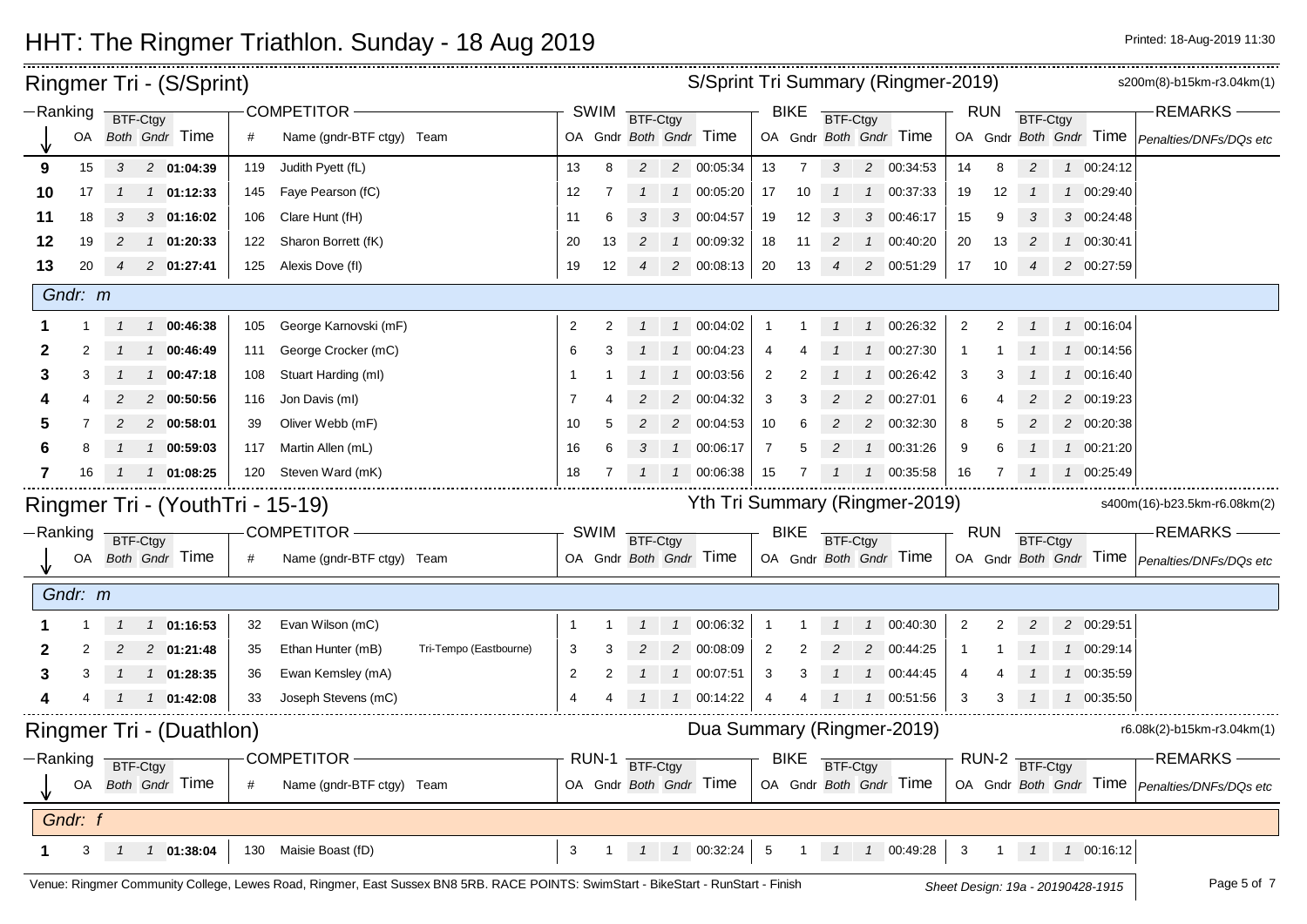|              |          |                | Ringmer Tri - (Duathlon)           |     |                           |                         | Dua Summary (Ringmer-2019) |                |               |               |                        |                |             |               |                |                                 |                | r6.08k(2)-b15km-r3.04km(1) |                |                |                   |                                                      |
|--------------|----------|----------------|------------------------------------|-----|---------------------------|-------------------------|----------------------------|----------------|---------------|---------------|------------------------|----------------|-------------|---------------|----------------|---------------------------------|----------------|----------------------------|----------------|----------------|-------------------|------------------------------------------------------|
|              | -Ranking | BTF-Ctgy       |                                    |     | <b>COMPETITOR -</b>       |                         |                            | RUN-1          | BTF-Ctgy      |               |                        |                | <b>BIKE</b> | BTF-Ctgy      |                |                                 |                |                            |                | RUN-2 BTF-Ctgy |                   | <b>REMARKS</b>                                       |
|              | OA       |                | Both Gndr Time                     | #   | Name (gndr-BTF ctgy) Team |                         |                            |                |               |               | OA Gndr Both Gndr Time |                |             |               |                | OA Gndr Both Gndr Time          |                |                            |                |                |                   | OA Gndr Both Gndr Time Penalties/DNFs/DQs etc        |
| $\mathbf{2}$ | 9        |                | 1 1 01:53:32                       | 128 | Carey Smith (fF)          |                         | 8                          | 2              |               |               | 1  1  00:36:57         | 11             | 2           |               |                | 1  1  00:56:26                  | 8              | $\overline{2}$             |                |                | 1 00:20:09        |                                                      |
| 3            | 13       | $\mathcal{I}$  | $1 \quad 02:27:24$                 | 129 | Sarah Cooper (fM)         | Crowborough Tri Club    | 14                         | 3              |               |               | 1  1  00:55:20         | 13             | 3           |               |                | 1 1 01:02:49                    | 13             | 3                          | $\overline{1}$ |                | 1 00:29:15        |                                                      |
|              | Gndr: m  |                |                                    |     |                           |                         |                            |                |               |               |                        |                |             |               |                |                                 |                |                            |                |                |                   |                                                      |
|              |          |                | $1 \quad 01:21:13$                 | 140 | Richard Singleton (mH)    | Viceroys Triathlon Club |                            |                |               |               | 1  1  00:27:59         | 2              |             | $\mathcal{I}$ |                | 1 00:39:51                      |                |                            |                |                | 1  1  00:13:23    |                                                      |
| 2            |          |                | 1 01:23:54                         | 139 | Nick Smith (mG)           |                         | $\overline{2}$             |                |               |               | 1 00:30:01             | $\mathbf{1}$   |             |               | $\overline{1}$ | 00:38:26                        | $\overline{2}$ |                            |                |                | 1 00:15:27        |                                                      |
| 3            |          |                | 2 01:39:19                         | 142 | Tim Pay (mH)              | Normandy Running Group  | 5                          |                |               |               | 2 00:34:13             | -4             |             |               | 2              | 00:47:50                        | 4              | 3                          |                |                | 2 00:17:16        |                                                      |
|              |          |                | 1 01:39:44                         | 136 | Antony Oliver (ml)        | Mid Sussex Tri Club     | 6                          |                |               |               | 1 00:34:36             | 3              |             |               | $\overline{1}$ | 00:47:10                        | 6              | 5                          |                |                | 1 00:17:58        |                                                      |
| 5            |          |                | 1 01:43:04                         | 138 | Gary Christie (mK)        |                         | 4                          | З              |               |               | 1 00:33:59             | 8              |             |               |                | 00:51:39                        | 5              |                            |                |                | 1 00:17:26        |                                                      |
|              |          |                | 2 01:49:45                         | 135 | Adrian Bending (ml)       |                         | 11                         | 9              |               |               | 2 00:40:15             | 6              |             |               | $\overline{2}$ | 00:50:04                        | 7              |                            |                |                | 2 00:19:26        |                                                      |
| 7            | 8        | $\overline{c}$ | 1 01:50:07                         | 132 | Blake Hogben (mD)         |                         | 7                          |                | 2             |               | 1 00:36:43             | 10             | 9           | 2             | $\overline{1}$ | 00:52:35                        | 9              |                            | 2              |                | 1 00:20:49        |                                                      |
|              | 10       |                | 1 01:53:35                         | 133 | Michael Gibbons (mL)      |                         | 9                          |                |               |               | 1 00:39:23             | 9              | 8           |               |                | 00:51:41                        | 11             | 9                          |                |                | 1 00:22:31        |                                                      |
| 9            | 11       |                | 3 01:55:59                         | 141 | Ben Greenfield (ml)       |                         | 12                         | 10             |               |               | 3 00:43:05             | $\overline{7}$ |             |               | 3              | 00:50:22                        | 12             | 10                         |                |                | 3 00:22:32        |                                                      |
| 10           | 12       | 3              | $3$ 01:59:01                       | 131 | James Phillips (mH)       |                         | 10                         | 8              |               |               | 3 00:40:00             | 12             | 10          | 3             | 3              | 00:58:01                        | 10             | 8                          | 3              |                | 3 00:21:00        |                                                      |
| 11           | 14       |                | 4 02:31:39                         | 143 | Mohamad Yahaya (ml)       |                         | 13                         | 11             |               |               | 4 00:52:41             | 14             | -11         |               |                | 4 01:08:01                      | 14             | 11                         |                |                | 4 00:30:57        |                                                      |
|              |          |                | Ringmer Tri - (STD_RLY)            |     |                           |                         |                            |                |               |               |                        |                |             |               |                | Std RLY Summary (Ringmer-2019)  |                |                            |                |                |                   | s800m(32)-b40km-r9.12km(3)                           |
|              | Ranking  | BTF-Ctgy       |                                    |     | COMPETITOR-               |                         |                            | <b>SWIM</b>    | BTF-Ctgy      |               |                        |                | <b>BIKE</b> | BTF-Ctgy      |                |                                 |                | <b>RUN</b>                 | BTF-Ctgy       |                |                   | <b>REMARKS-</b>                                      |
|              |          |                | OA Both Gndr Time                  | #   | Name (gndr-BTF ctgy) Team |                         |                            |                |               |               | OA Gndr Both Gndr Time |                |             |               |                | OA Gndr Both Gndr Time          |                |                            |                |                |                   | OA Gndr Both Gndr Time   Penalties/DNFs/DQs etc      |
|              | Gndr: m  |                |                                    |     |                           |                         |                            |                |               |               |                        |                |             |               |                |                                 |                |                            |                |                |                   |                                                      |
|              |          |                | $1 \quad 1 \quad 1 \quad 02:09:01$ | 13  | Edward Dunn (mF)          |                         |                            | $\overline{1}$ |               |               | 1 1 00:14:39           | $\overline{1}$ |             |               |                | 1  1  1  01:03:00               | $\overline{1}$ |                            |                |                | 1  1  1  00:51:22 |                                                      |
|              |          |                | Ringmer Tri - (Sprint_RLY)         |     |                           |                         |                            |                |               |               |                        |                |             |               |                | Sprt RLY Summary (Ringmer-2019) |                |                            |                |                |                   | s400m(16)-b23.5km-r6.08km(2)                         |
|              | -Ranking | BTF-Ctgy       |                                    |     | COMPETITOR-               |                         |                            |                | SWIM BTF-Ctgy |               |                        |                | <b>BIKE</b> | BTF-Ctgy      |                |                                 |                | RUN                        | BTF-Ctgy       |                |                   | <b>REMARKS</b>                                       |
|              |          |                | OA Both Gndr Time                  | #   | Name (gndr-BTF ctgy) Team |                         |                            |                |               |               | OA Gndr Both Gndr Time |                |             |               |                | OA Gndr Both Gndr Time          |                |                            |                |                |                   | OA Gndr Both Gndr Time <i>Penalties/DNFs/DQs etc</i> |
|              | Gndr: f  |                |                                    |     |                           |                         |                            |                |               |               |                        |                |             |               |                |                                 |                |                            |                |                |                   |                                                      |
|              |          |                | 1 01:31:07                         | 127 | Sally Norris (fH)         | Lewes AC                | $\overline{2}$             |                |               |               | 1 00:08:21             |                |             |               |                | 1 00:48:45                      |                |                            |                |                | 1 00:34:01        |                                                      |
| 2            | 2        | $\overline{1}$ | $1 \quad 01:48:01$                 | 89  | Katherine McCorry (fG)    |                         | $\mathbf{1}$               | -1             | $\mathcal{I}$ | $\mathcal{I}$ | 00:07:48               | $\overline{2}$ | 2           |               | $\mathcal{I}$  | 00:57:04                        | 2              | 2                          | $\mathcal{I}$  |                | 1 00:43:09        |                                                      |

- Oak (column 1): This is your open position across all finishing competitors, both male and female and female and female and female and female and female and female and female and female and female and female and female